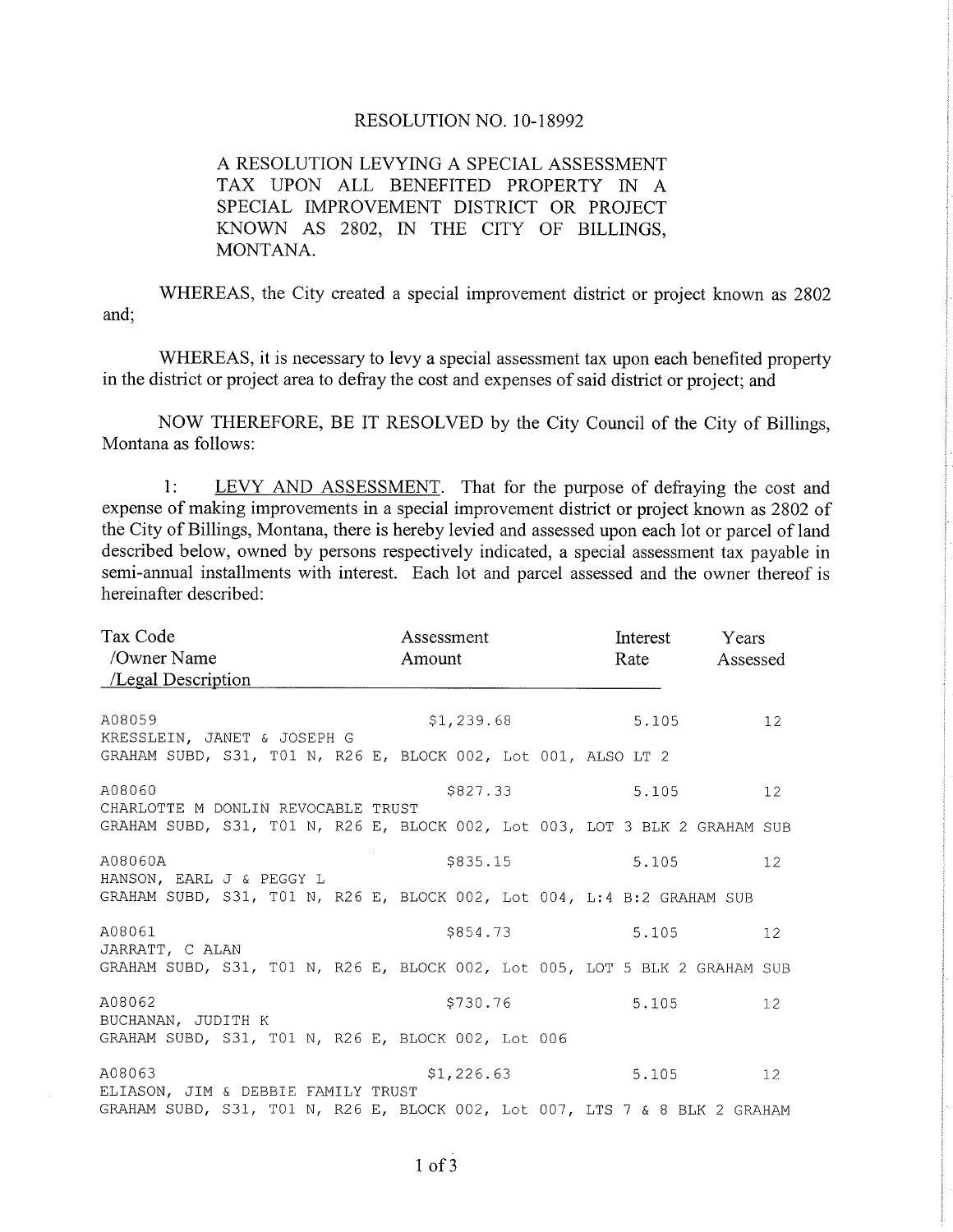| A08066<br>JOYCE, JOHN S                                                                     | \$1,361.53 | 5.105                      | 12 <sup>°</sup> |
|---------------------------------------------------------------------------------------------|------------|----------------------------|-----------------|
| GRAHAM SUBD                                                                                 |            | 721, S31, T01 N, R26 E, BL |                 |
| A08067<br>PUMPHREY, ROBERT M JR                                                             | \$1,870.95 | 5.105                      | 12 <sup>°</sup> |
| GRAHAM SUBD, S31, T01 N, R26 E, BLOCK 002, Lot 012                                          |            |                            |                 |
| A08068<br>NICHOL, JACK & LOIS B                                                             | \$1,294.16 | 5.105                      | 12 <sup>°</sup> |
| GRAHAM SUBD, S31, T01 N, R26 E, BLOCK 002, Lot 013                                          |            |                            |                 |
| A12919<br>KOCH, ZENDA N                                                                     | \$665.51   | 5.105                      | 12 <sup>°</sup> |
| POLY ADD, S31, TO1 N, R26 E, Lot 003, N90 FT LT 3-4 POLY ADD                                |            |                            |                 |
| A12920<br>SANDER, SILVY KURTH & GEORGIA W                                                   | \$1,285.36 | 5.105                      | 12 <sup>°</sup> |
| POLY ADD, S31, T01 N, R26 E, Lot 003, S30 FT 3-5 POLY ADD                                   |            |                            |                 |
| A12921                                                                                      | \$1,011.32 | 5.105                      | 12 <sup>°</sup> |
| HAWKINS, MARY E TRUSTEE<br>POLY ADD, S31, T01 N, R26 E, Lot 006, LT 6 N11 FT LT 7 POLY ADD  |            |                            |                 |
| A12922                                                                                      | \$696.83   | 5.105                      | 12 <sup>°</sup> |
| CUFF, HARRY A & JUDITH B<br>POLY ADD, S31, T01 N, R26 E, Lot 007, LT 7 LESS N11 FT POLY ADD |            |                            |                 |
| A12941                                                                                      | \$1,054.87 | 5.105                      | 12 <sup>°</sup> |
| PAIGE L SPALDING REVOCABLE TRUST<br>POLY ADD 2ND FILING                                     |            | 721, S31, T01 N, R26 E, Lo |                 |
| A12941A                                                                                     | \$2,822.16 | 5.105                      | 12 <sup>°</sup> |
| VENTRELL, LOUIS & CAROL L<br>POLY ADD 2ND FILING                                            |            | 721, S31, T01 N, R26 E, Lo |                 |

DISPOSITION OF COLLECTION. All monies collected from the assessment  $2:$ shall be paid into a special improvement district or project Fund. Assessments become delinquent based on the semi-annual due dates of real property taxes, currently December 1 and June 1 of each year.

 $3:$ NOTICE AND HEARING. On Monday, 9/13/2010, at 6:30 p.m., or as soon thereafter as the matter was considered on the agenda of the City Council at a regular meeting held in the Council Chambers of the Police Facility, 220 N. 27<sup>th</sup> St., Billings, Montana, the City Council held a public hearing to hear comments and/or objections to the adoption of this resolution. The City Clerk published notice of the public hearing twice with at least six (6) days separating each publication in a newspaper of general paid circulation with a periodicals mailing permit. The final publication was made at least 10 days prior to the public hearing per MCA 7-12-4177.